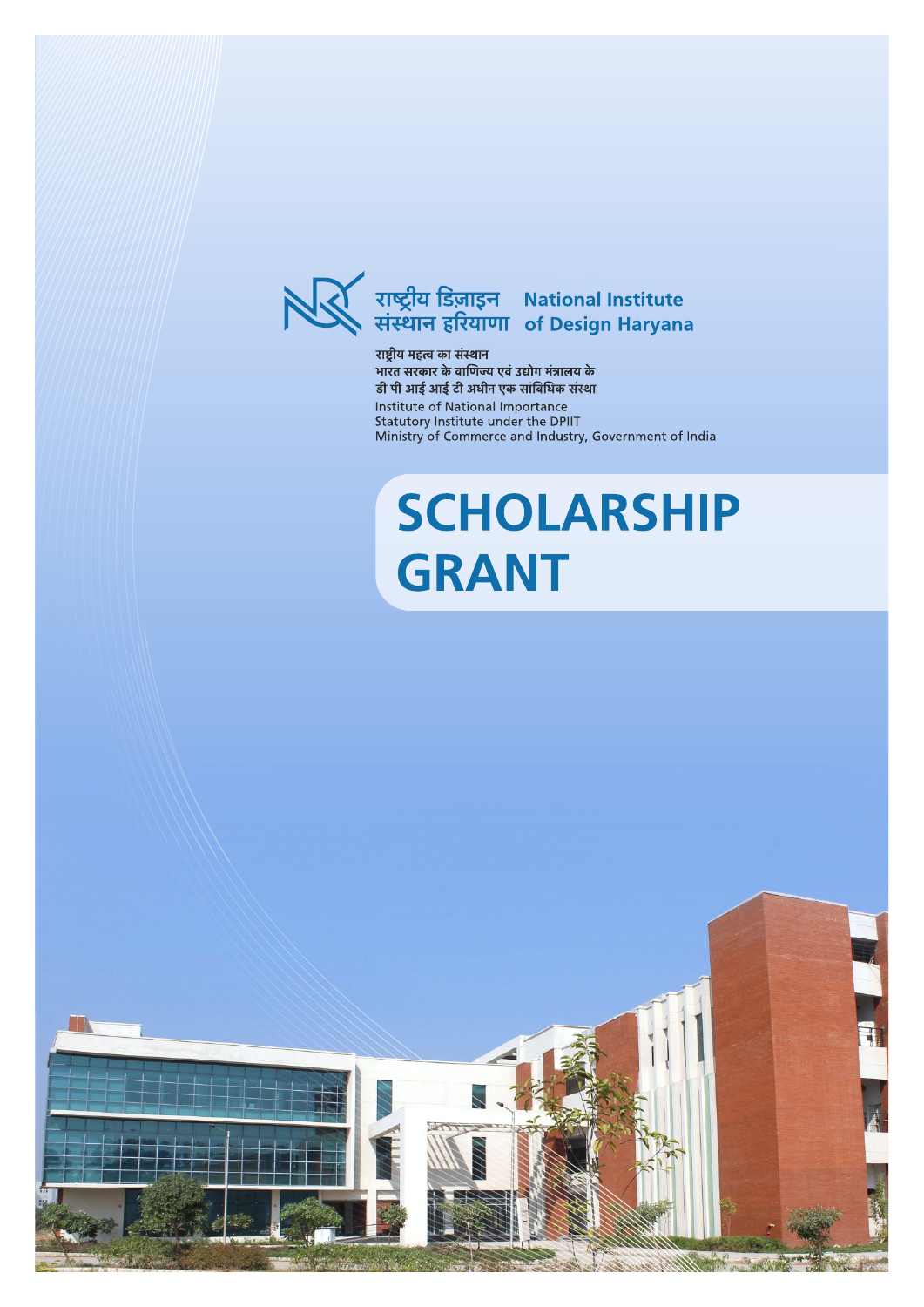The Scholarship Grant is introduced by NID Haryana from AY 2020-21onwards.

#### **Key Features**

The key features of the Grant are as follows:

- The Scholarship Grant will be given on the basis of meritorious performance of students.
- The Scholarship Grant is also available to students of economically weaker section.

#### **Disbursement**

The Scholarship Grant will be disbursed to eligible candidates after satisfactory fulfillment of eligibility criteria, document verification

Student would have to deposit the fees as per the prescribed schedule. Scholarship Grant would be disbursed in two equal installments in each semester after student deposits the fees of that semester.

# New Admission Topper-Rs. 50,000/- in Foundation year

#### **Criteria:**

Scholarship Grant will be given to a new admission student of Foundation Batch with highest open rank in the NID Admission Exam provided that the open rank is 60 or above.

# 2<sup>nd</sup> Year.

(a) Top Two Rank Students of the Year - 1 Scholarship Grant of Rs. 50,000 and 1 Scholarship Grant of Rs 30,000 in 2<sup>nd</sup>year

#### **Criteria:**

(1.) Topmost rank Student based on AGPA of Foundation Year- Rs 50,000

(2.) 2nd Rank Student based on AGPA of Foundation Year- Rs 30,000

(3.) Total 2 Students would be awarded the Scholarship Grant

(4.) If more than one Student is in the topmost rank or in the  $2^{nd}$  position, the ranking within them would be finalized by applying following rules- criteria successively as required;

#### **Sub-Criterion Level-1**

Student who has passed maximum number of courses in the first attempt or  $2<sup>nd</sup>$  attempt with valid reason in Foundation year would be awarded.

#### **Sub-Criterion Level-2**

Student with higher open rank in the NID Admission exam conducted during admission of the batch in which admitted would be awarded.

**Note:** Sub-Criterion Level-2 will be applied only if found necessary even after applying the Sub- Criterion Level-1

#### (b) Merit cum Means Scholarship Grant - Rs. 30,000 in  $2^{nd}$  year

#### **Criteria:**

(1.) A student has scored a rank within top 25% ranks in the whole batch of Foundation year pass out students AND

The student has topped amongst the students fulfilling all eligibility criteria prescribed for Economically Weaker Section (EWS) Category as defined by the Government of India except that the student may belong to any community including SC/ST/OBC or General.

(2.) If a student qualifies for the Scholarship Grants (2a) and (2b), the student would be awarded Scholarship Grant (2a) and Scholarship Grant (2b) would be awarded to next student qualifying for it.

(3.) If more than one student qualifies for Scholarship Grant (2b), Sub-criteria of Scholarship Grant (2a) would be applied successively as required.

01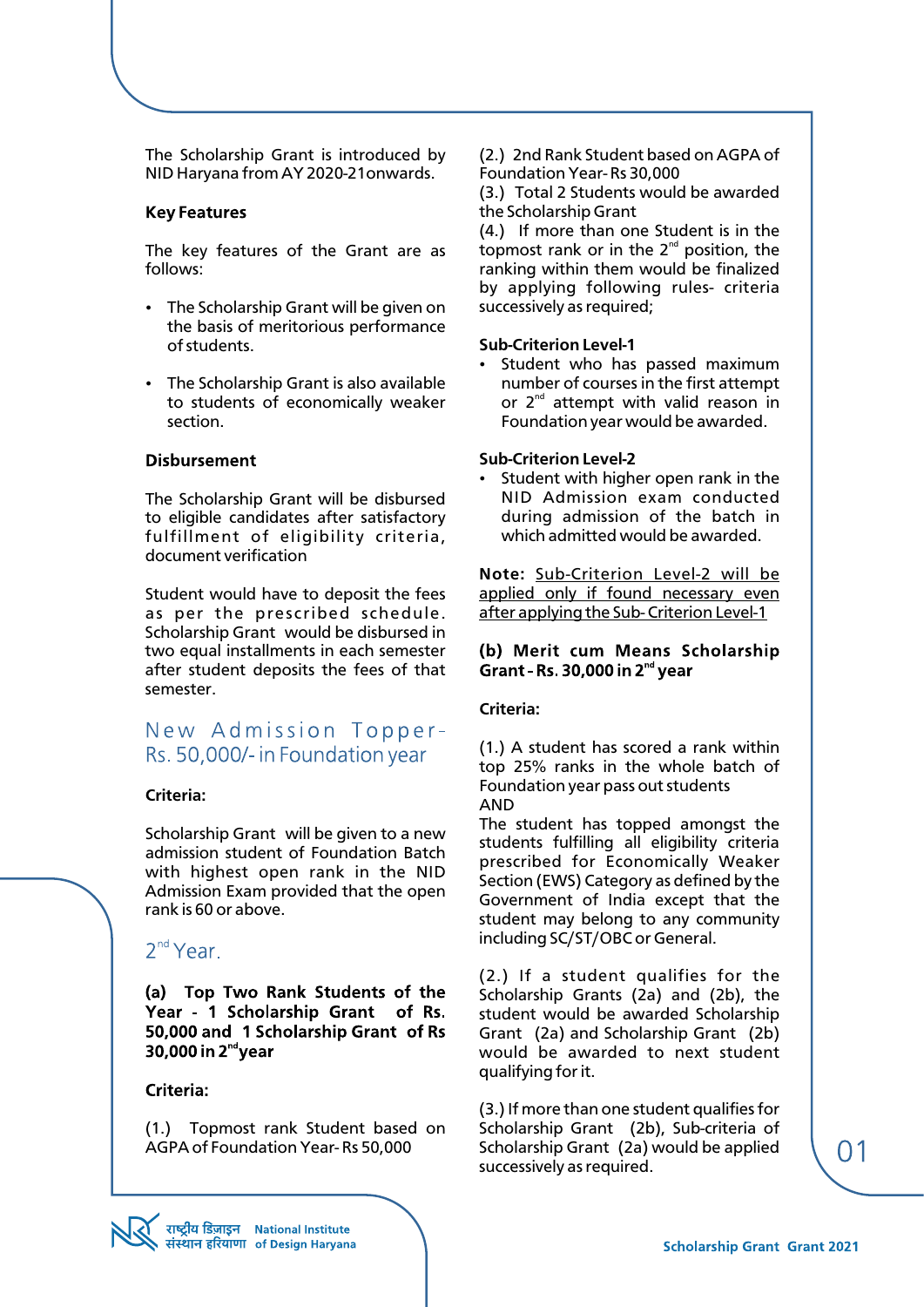# 3rd Year

(a) Topper of the year of each discipline- one student of each discipline ID, CD, TAD. Rs. 50,000 for each Student

# **Criteria:**

1. Students with highest AGPA in their disciplines in the batch in  $2<sup>nd</sup>$  year AND

Student has scored AGPA $>8$  in 2<sup>nd</sup> year AND

Student has passed all courses in the  $2<sup>nd</sup>$ year in 1st attempt or  $2<sup>nd</sup>$  attempt with valid reason.

2. If more than one student qualifies for the Scholarship Grant following subcriteria shall be applied successively as required.

## **Sub-Criterion Level-1**

Student with higher AGPA in Foundation year would be awarded.

# **Sub-Criterion Level-2**

Student who has passed maximum number of courses in the first attempt or 2nd attempt with valid reason in Foundation year would be awarded.

## **Sub-Criterion Level-3**

Student with higher open rank in the NID Admission exam conducted during admission of the batch in which admitted would be awarded.

**Note:** Sub-Criterion Level-3 will be applied only if found necessary even after applying the Sub-Criterion Level-2 and Sub-Criterion Level-2 will be applied only if found necessary even after applying the Sub- Criterion Level-1

(b) Merit cum Means Scholarship Grant - Rs. 30,000/- in 3rd year.

# **Criteria**

(1.) A student has scored a rank within top 25% ranks in the whole batch of  $2^{nd}$ year pass out students AND

The student has topped amongst the students fulfilling all eligibility criteria prescribed for Economically Weaker Section (EWS) Category as defined by the Government of India except that the student may belong to any community including SC/ST/OBC or General.

(2.) If a student qualifies for the Scholarship Grants (3a) and (3b), the student would be awarded Scholarship Grant (3a) and Scholarship Grant (3b) would be awarded to next student qualifying for it.

(3.) If more than one student qualifies for Scholarship Grant (3b), following Subcriteria would be applied successively as required.

# **Sub-Criterion Level-1**

• Student who has passed maximum number of courses in the first attempt or  $2^{nd}$  attempt with valid reason in  $2^{nd}$ year would be awarded.

## **Sub-Criterion Level-2**

• Student with Higher AGPA in Foundation year would be awarded.

## **Sub-Criterion Level-3**

Student who has passed maximum number of courses in the first attempt or  $2^{nd}$  attempt with valid reason in Foundation year would be awarded.

**Note:** Sub-Criterion Level-3 will be applied only if found necessary even after applying the Sub-Criterion Level-2 and Sub-Criterion Level-2 will be applied only if found necessary even after applying the Sub- Criterion Level-1

02

राष्ट्रीय डिज़ाइन National Institute<br>संस्थान हरियाणा of Design Haryana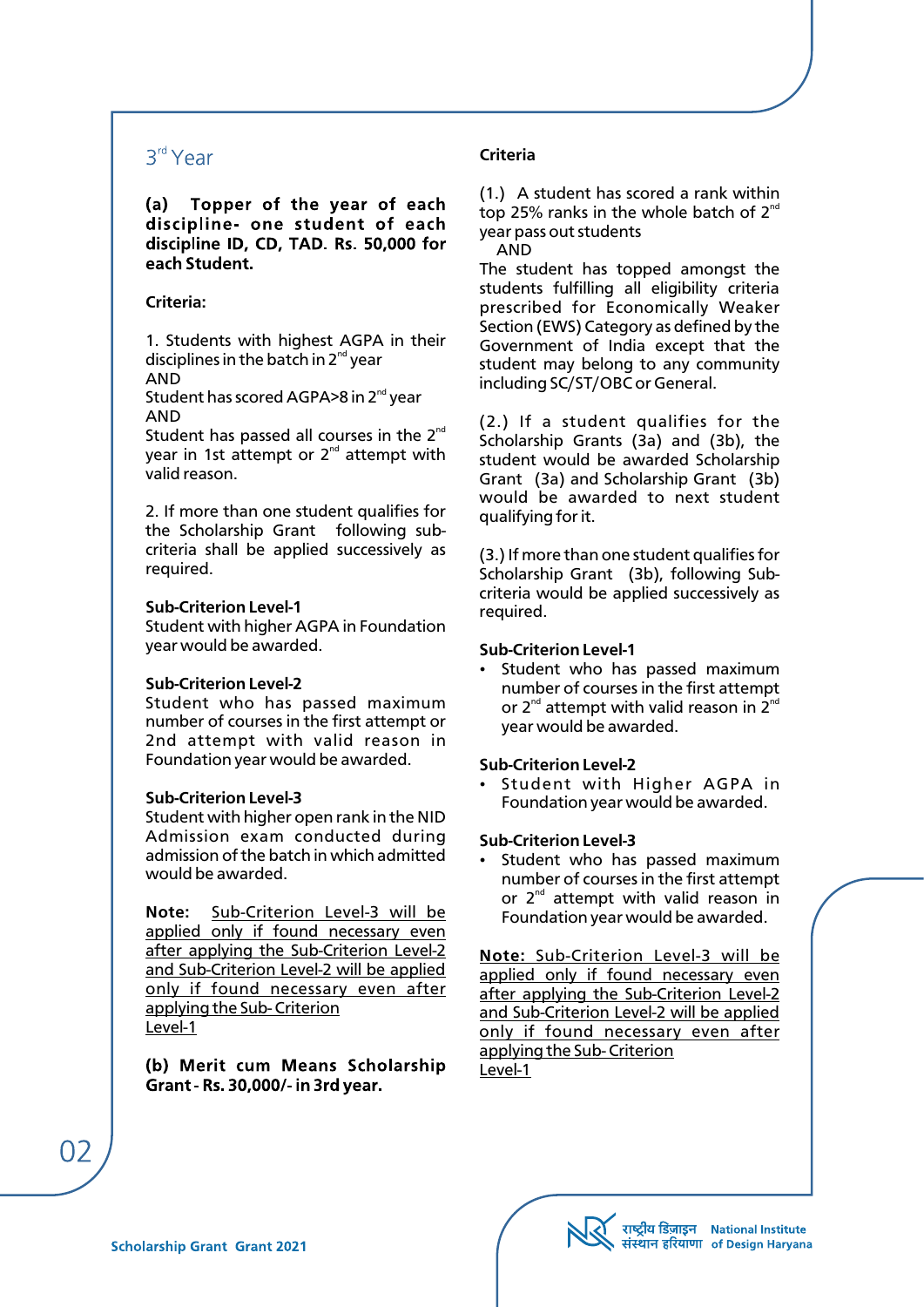# (c) Maximum improvement award-Rs. 30,000 in  $3<sup>rd</sup>$  year.

## **Criteria**

(1.) In the whole batch a student who has maximum improvement in AGPA in the  $2^{nd}$  Year as compared to AGPA of previous AY.

(2.) If a student qualifies for Scholarship Grants (3a), (3b) and (3c), the student would be awarded Scholarship Grant (3a) and next qualifying students of Scholarship Grants (3b) and (3c) would be awarded those Scholarship Grants.

(3.) If a student qualifies for Scholarship Grants (3b) and (3c), the student would be awarded Scholarship Grant (3b) and the next qualifying student for Scholarship Grant (3c) would be awarded the Scholarship Grant .

(4.) If more than one student is eligible for Scholarship Grant (3c) sub-criteria of Scholarship Grant (3b) would be applied successively as required.

# 4<sup>th</sup> Year

(a) Topper of the year of each discipline- one student of each discipline ID, CD, TAD. Rs. 50,000 for each Student.

## **Criteria:**

(1.) Students with highest AGPA in their disciplines in the batch in  $3<sup>rd</sup>$  year

AND

Student has scored AGPA>8 in 3<sup>rd</sup> year AND

Student has passed all courses in the  $3<sup>rd</sup>$ year in 1st attempt or  $2<sup>nd</sup>$  attempt with valid reason.

(2.) If more than one student qualifies for the Scholarship Grant following subcriteria shall be applied successively as required.

#### **Sub-Criterion Level-1**

Student with higher AGPA in  $2^{nd}$  year would be awarded.

#### **Sub-Criterion Level-2**

Student who has passed maximum number of courses in the first attempt or  $2^{nd}$  attempt with valid reason in  $2^{nd}$  year would be awarded.

#### **Sub-Criterion Level-3**

Student with higher AGPA in Foundation Year would be awarded.

**Note:** Sub-Criterion Level-3 will be applied onlyif found necessary even after applying the Sub-Criterion Level-2 and Sub-Criterion Level-2 will be applied only if found necessary even after applying the Sub- Criterion Level-1

#### (b) Merit cum Means Scholarship Grant - Rs. 30,000/- in 4<sup>th</sup> year.

#### **Criteria**

(1.) A student has scored a rank within top 25% ranks in the whole batch of  $3<sup>rd</sup>$ year pass out students.

AND

The student has topped amongst the students fulfilling all eligibility criteria prescribed for Economically Weaker Section (EWS) Category as defined by the Government of India except that the student may belong to any community including SC/ST/OBC or General.

(2.) If a student qualifies for the Scholarship Grants (4a) and (4b), the student would be awarded Scholarship Grant (4a) and Scholarship Grant (4b) would be awarded to next student qualifying for it.

(3.) If more than one student qualifies for Scholarship Grant (4b), following Subcriteria would be applied successively as required.

03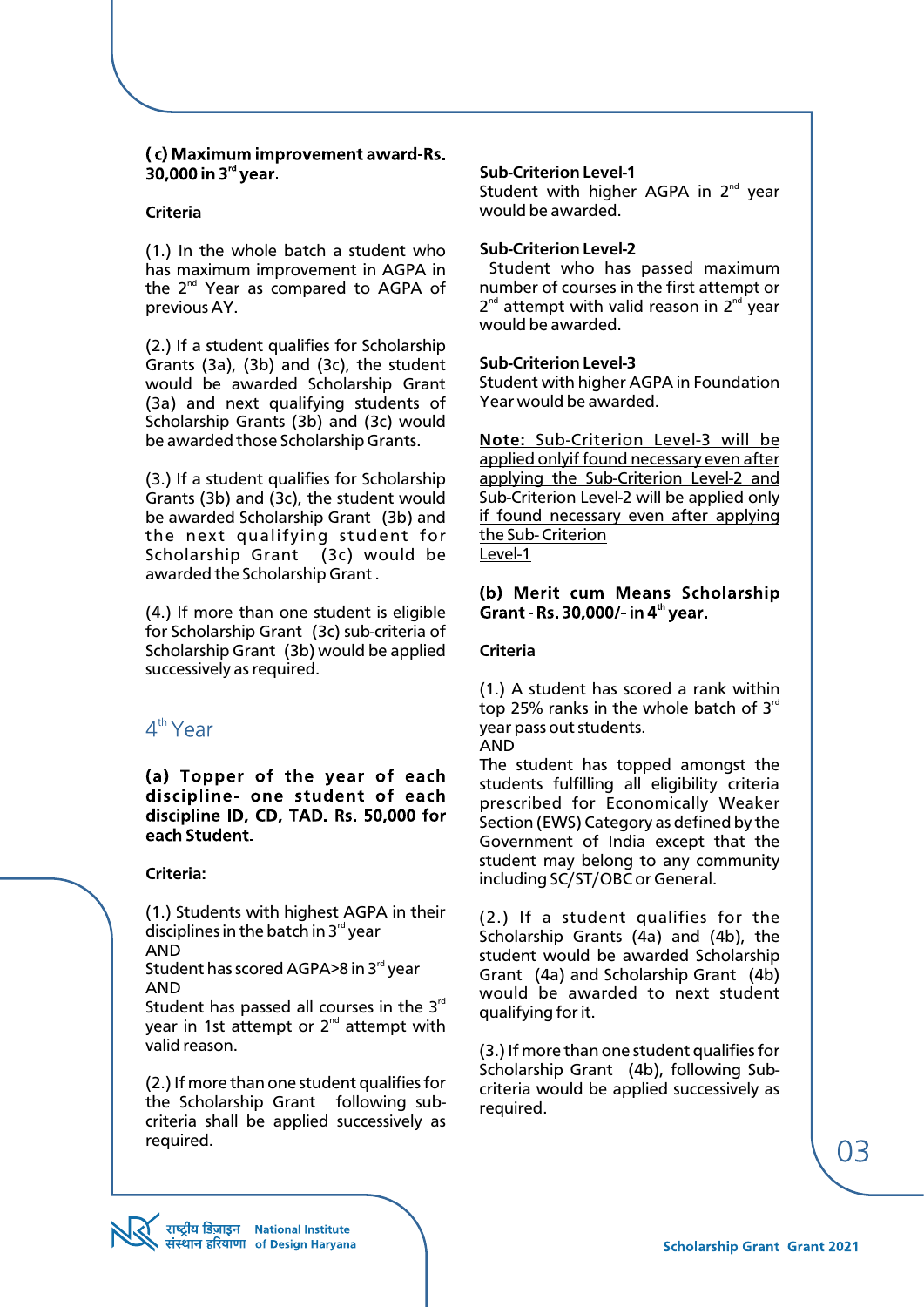#### **Sub-Criterion Level-1**

 Student with maximum no. of courses passed in  $3<sup>rd</sup>$  year in first attempt or  $2<sup>nd</sup>$ attempt with valid reason would be awarded.

#### **Sub-Criterion Level-2**

 Student with Higher AGPA in 2ndyear would be awarded.

# **Sub-Criterion Level-3**

 Student who has passed maximum number of courses in the first attempt or  $2^{nd}$  attempt with valid reason in  $2^{nd}$ year would be awarded.

# **Note:** Sub-Criterion Level-3 will be

applied onlyif found necessary even after applying the Sub-Criterion Level-2 and Sub-Criterion Level-2 will be applied only if found necessary even after applying the Sub- Criterion Level-1

# (c) Maximum improvement award -Rs. 30,000 in  $4<sup>th</sup>$  year.

#### **Criteria**

(1.) In the whole batch a student who has maximum improvement in AGPA in 3rd year compared to AGPA of previous AY.

(2.) If a student qualifies for Scholarship Grants (4a), (4b) and (4c), the student would be awarded Scholarship Grant (4a) and next qualifying students of Scholarship Grants (4b) and (4c) would be awarded those Scholarship Grants.

(3.) If a student is eligible for Scholarship Grants (4b) and (4c), the student would be awarded Scholarship Grant (4b) and the next qualifying student for Scholarship Grant (4c) would be awarded the Scholarship Grant.

(4.) If more than one student is eligible for Scholarship Grant (4c) sub-criteria of Scholarship Grant (4b) would be applied successively as required.

# Criteria for EWS category as defined by the Government of India presently:

- Annual family income must be less then Rs. 8 lakhs per annum.
- Family must not own more than 5 acre of agriculture land.
- Resident flat area should be below 1000 sq. feet.
- Residence plots area should be below 100sq. yard if in a notified municipal
- Residential plots area should be below 200 sq. yard if in a notnotified municipal Proof either income or asset certificate as issued by the competent authority in Govt. or other valid supporting documents.

**These criteria may change as per Govt. Guidelines.**

राष्ट्रीय डिज़ाइन National Institute<br>संस्थान हरियाणा of Design Haryana

04